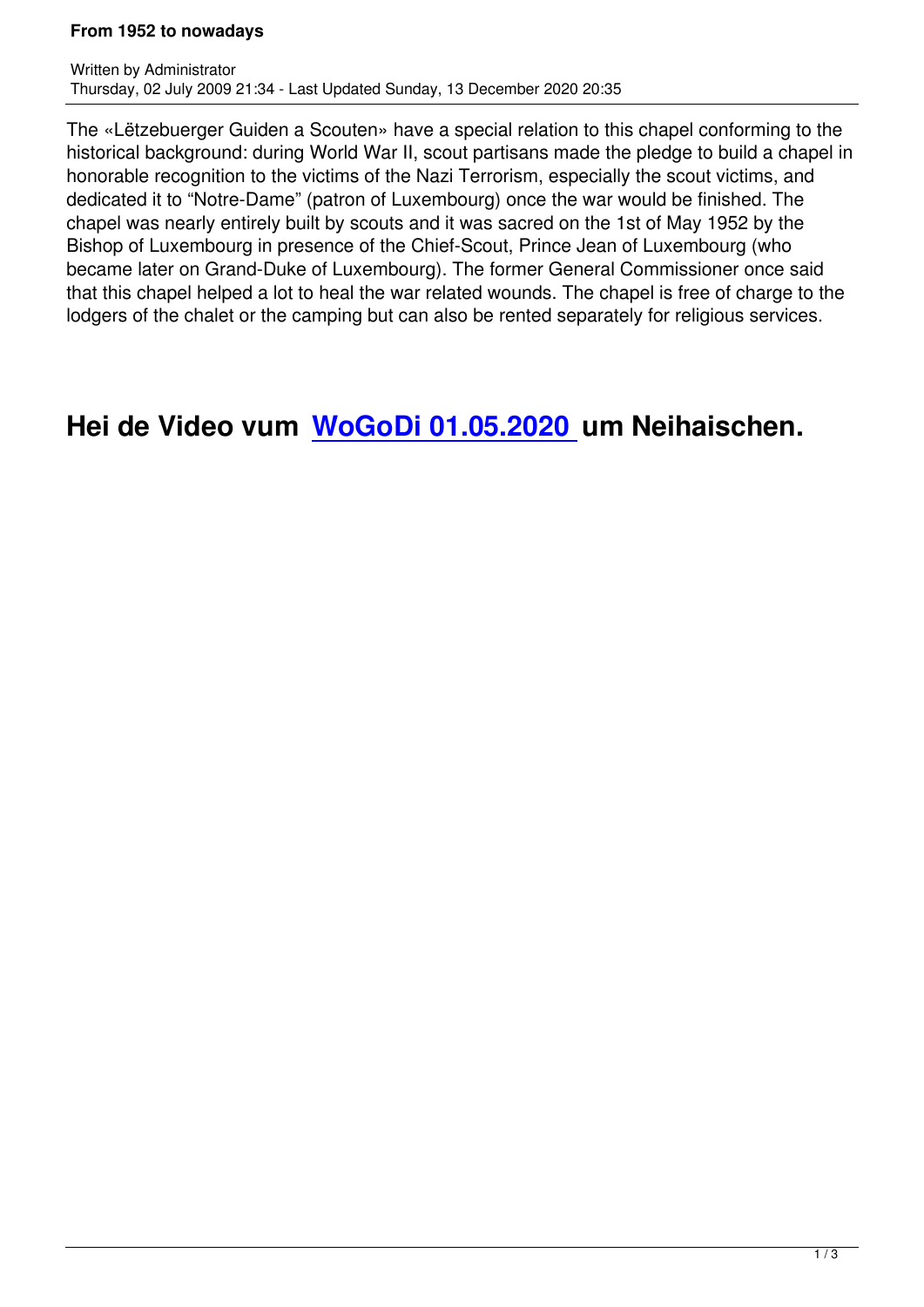#### From 1952 to nowadays



# Freideg, den 1. Mee 2020 um 10.00 Au

## **Video Streaming vum**

Wuertgottesdéngscht mam Abbé Pit Faber ënnert dem Thema «Guiden- a Scoutsengagement»

### aus der Kapell Notre-Dame des Bois um Neihaischen

mat Aspillunge vun Temoinagen an Aktiounen vu fré haut

lgs.lu op rtl.lu cathol.lu scotel.lu

duerno